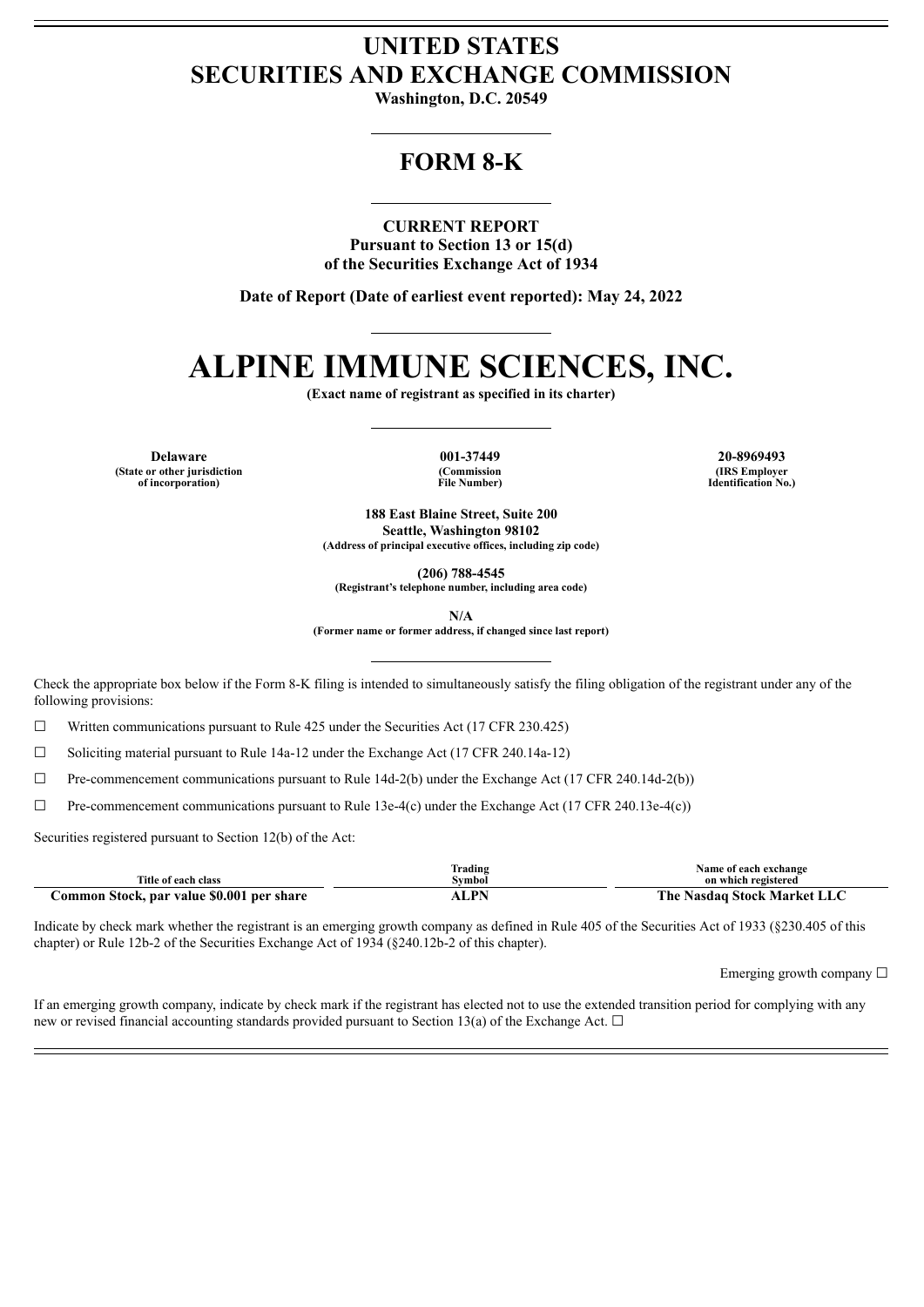# **Item 8.01. Other Events.**

On May 24, 2022, Alpine Immune Sciences, Inc. (the "Company") issued a press release announcing that the U.S. Food and Drug Administration has removed the partial clinical hold placed on the Company's NEON-2 trial evaluating davoceticept (ALPN-202). A copy of the press release is attached as Exhibit 99.1 to this report and is incorporated herein by reference.

## **Item 9.01. Financial Statements and Exhibits.**

(d) Exhibits.

| Exhibit No. | <b>Description</b>                                                   |
|-------------|----------------------------------------------------------------------|
| 99.1        | Press Release dated May 24, 2022                                     |
| 104         | Cover Page Interactive Data File (formatted in Inline XBRL document) |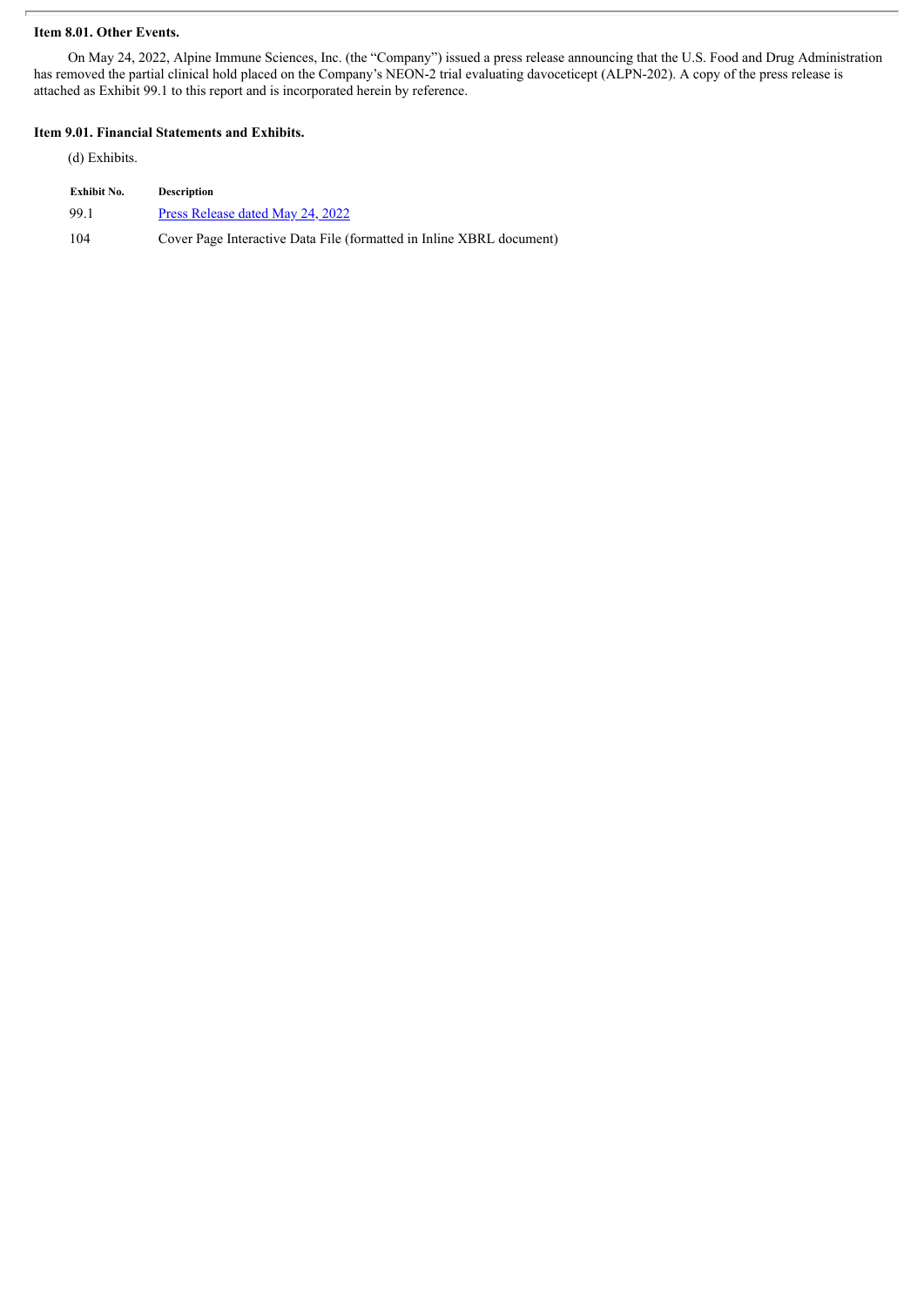**SIGNATURES**

Pursuant to the requirements of the Securities Exchange Act of 1934, the registrant has duly caused this report to be signed on its behalf by the undersigned hereunto duly authorized.

# Date: May 24, 2022 **ALPINE IMMUNE SCIENCES, INC.**

By: /s/ Paul Rickey

Name: Paul Rickey<br>Title: Senior Vice

Senior Vice President and Chief Financial Officer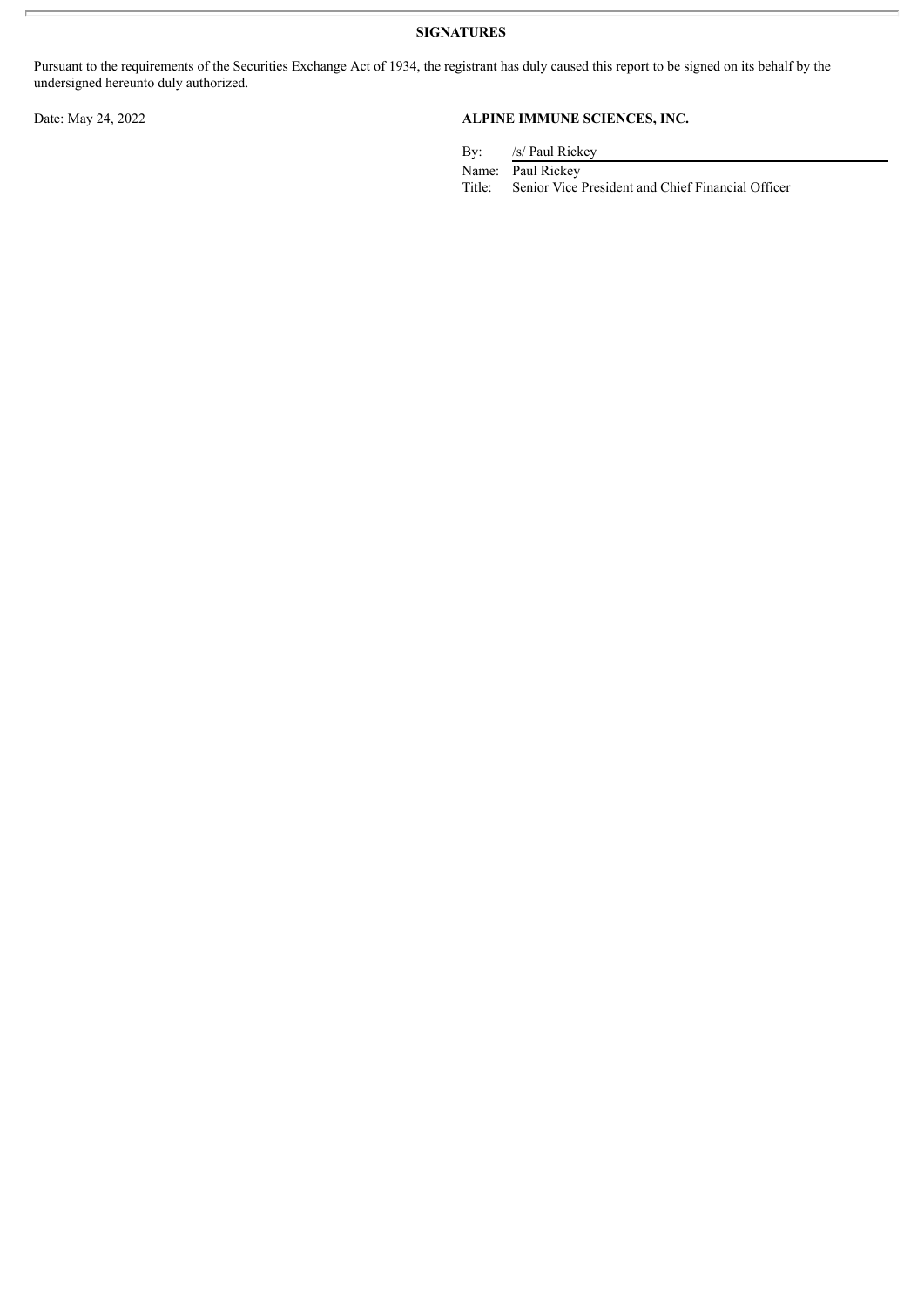<span id="page-3-0"></span>

### FDA Removes Partial Clinical Hold on NEON-2 Clinical Trial of Davoceticent (ALPN-202) in Combination with Pembrolizumab

**SEATTLE, Wash., - May 24, 2022** - Alpine Immune Sciences, Inc. (NASDAQ: ALPN), a leading clinical-stage immunotherapy company focused on developing innovative treatments for cancer and autoimmune and inflammatory diseases, today announced that the U.S. Food and Drug Administration (FDA) has removed the partial clinical hold placed on its NEON-2 trial evaluating davoceticept (ALPN-202), a first-in-class conditional CD28 costimulator and dual checkpoint inhibitor, in combination with pembrolizumab in adults with advanced malignancies.

The FDA removed the hold after review of the Company's Complete Response, which included a comprehensive review of the davoceticept safety database, as well as a revised investigator brochure and study protocol. As previously disclosed, under the terms of the hold, previously enrolled participants continued to receive study drug, but no new participants could be enrolled until the partial clinical hold was removed. The ongoing NEON-1 study was not subject to the hold.

#### **About Davoceticept (ALPN-202)**

Davoceticept (ALPN-202) is a first-in-class, conditional CD28 costimulator and dual checkpoint inhibitor intended for the treatment of cancer. Preclinical studies of davoceticept have successfully demonstrated superior efficacy in tumor models compared to checkpoint inhibition alone. NEON-1 (NCT04186637), a Phase 1 monotherapy dose escalation and expansion trial in patients with advanced malignancies, has completed dose escalation and is currently enrolling its expansion cohorts. NEON-2 (NCT04920383), a combination study of davoceticept (ALPN-202) and pembrolizumab, was initiated in June 2021.

### **About Alpine Immune Sciences**

Alpine Immune Sciences is committed to leading a new wave of immune therapeutics. With world-class research and development capabilities, a highly productive scientific platform, and a proven management team, Alpine is seeking to create first- or best-in-class multifunctional immunotherapies via unique protein engineering technologies to improve patients' lives. Alpine has entered into strategic collaborations with leading global biopharmaceutical companies and has a diverse pipeline of clinical and preclinical candidates in development. For more information, visit www.alpineimmunesciences.com. Follow @AlpineImmuneSci on Twitter and LinkedIn.

#### **Forward-Looking Statements**

This release contains forward-looking statements within the meaning of Section 27A of the Securities Act of 1933, Section 21E of the Securities Exchange Act of 1934 and the Private Securities Litigation Reform Act of 1995. These forward-looking statements are not based on historical fact and include statements regarding our platform technology and potential therapies; the timing of and results from clinical trials and preclinical development activities; the potential efficacy, safety profile, future development plans, addressable market, regulatory success, and commercial potential of our product candidates; the efficacy of our clinical trial designs; anticipated enrollment in our clinical trials and the timing thereof; and our ability to successfully develop and achieve milestones in our development programs. Forward-looking statements generally include statements that are predictive in nature and depend upon or refer to future events or conditions and include words such as "may," "will," "should," "would," "expect," "plan," "intend," and other similar expressions, among others. These forward-looking statements are based on current assumptions that involve risks, uncertainties, and other factors that may cause actual results, events, or developments to be materially different from those expressed or implied by such forward-looking statements. These risks and uncertainties, many of which are beyond our control, include, but are not limited to: clinical trials may not demonstrate safety